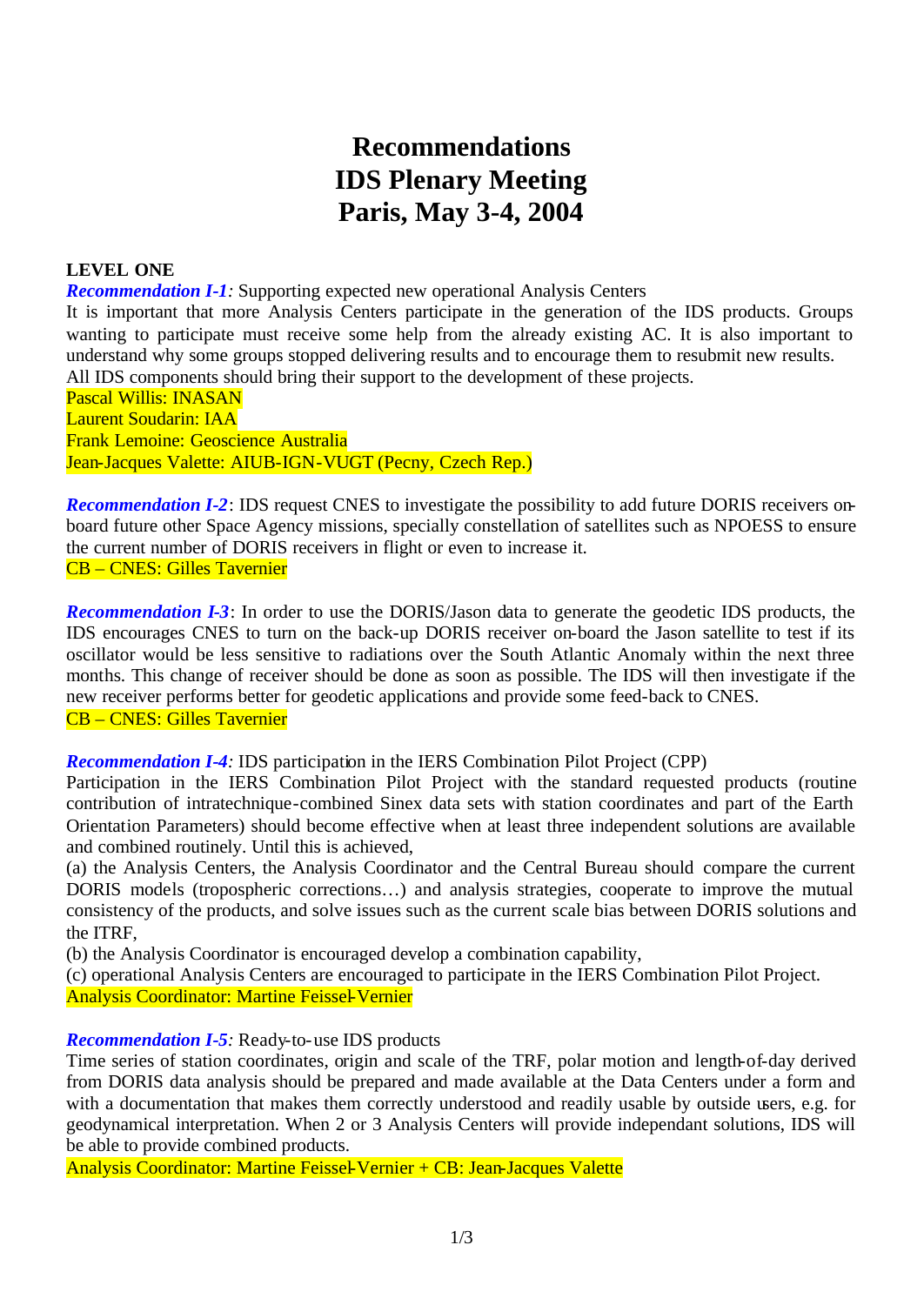*Recommendation I-6*: The IDS thanks the CNES for the improvement made recently in the DORIS data delivery (including Envisat data) and request to have access to all DORIS data no later than 6 weeks after the day of the last measurement to really allow the generation of a unified DORIS weekly solution within the IERS time constraints.

CB - POD

*Recommendation I-7*: The IDS thanks IGN/SIMB for its work on the network as presented by Hervé Fagard, which is appreciated well beyond the DORIS community. An IDS Working Group should define criteria for site quality (quality of equipment, reference point stability, reliability of power supply, quality of station coordinates time series…) in order to identify a set of reference stations with accurate coordinates contributing to ITRF. The Working Group will also maintain a list of stations (DORIS permanent network, IDS campaigns) that contribute to the IDS.

Working Group: IGN/SIMB, Hervé Fagard, coordinator, Pascal Willis, Laurent Soudarin, John Ries, Frank Lemoine, Martine Feissel-Vernier, Zuheir Altamimi, Karine Le Bail

**LEVEL TWO** *Recommendation II-1*: An orbit comparison Working Group should be established. Eelco Doornbos

## *Recommendation II-2:* IDS Analysis Discussion Forum

In order to share in the present, and secure for the future, information, questions and answers on the problems encountered in the DORIS data analysis, the Analysis Coordinator with support of Analysis Centers should implement an Analysis Discussion Forum (see http://lareg.ensg.ign.fr/IDS/disc.html). Analysis Coordinator: Martine Feissel-Vernier

*Recommendation II-3*: CB should look at the meta data available:

- Jason and TOPEX attitude quaternions
	- Mass history for all satellites...

CB: Jean-Pierre Granier, Jean-Jacques Valette

*Recommendation II-4*: Providing IDS with complementary data.

Some data are currently not processed through POD and not delivered to the Data Centers (Wettzell station for instance). These data should be delivered. Tests should be conducted between CLS and 1 or more AC to finalize the delivery of DORIS data for stations outside the permanent network. CB: Jean-Jacques Valette, Gilles Tavernier

### *Recommendation II-5:* Monitoring DORIS events

Routine convergence of information and data on the DORIS system and network events should be organised and maintained by the relevant centers of the IDS, in such a way that current users miss none of it and new comers may find the complete information starting with the inception of the DORIS system. Analysis Coordinator: Martine Feissel-Vernier + CB: Jean-Pierre Granier

*Recommendation II-6*: CNES should define a new DORIS data format for a lower preprocessed level and should make available some test data sets for all satellites during a short period of time to let the IDS AC investigate about the potential advantages of these new types of DORIS data. A format evolution procedure should be established from definition to tests, with the help of "experimented Analysis Centers. CB – CNES – IGN/JPL – CLS/LEGOS